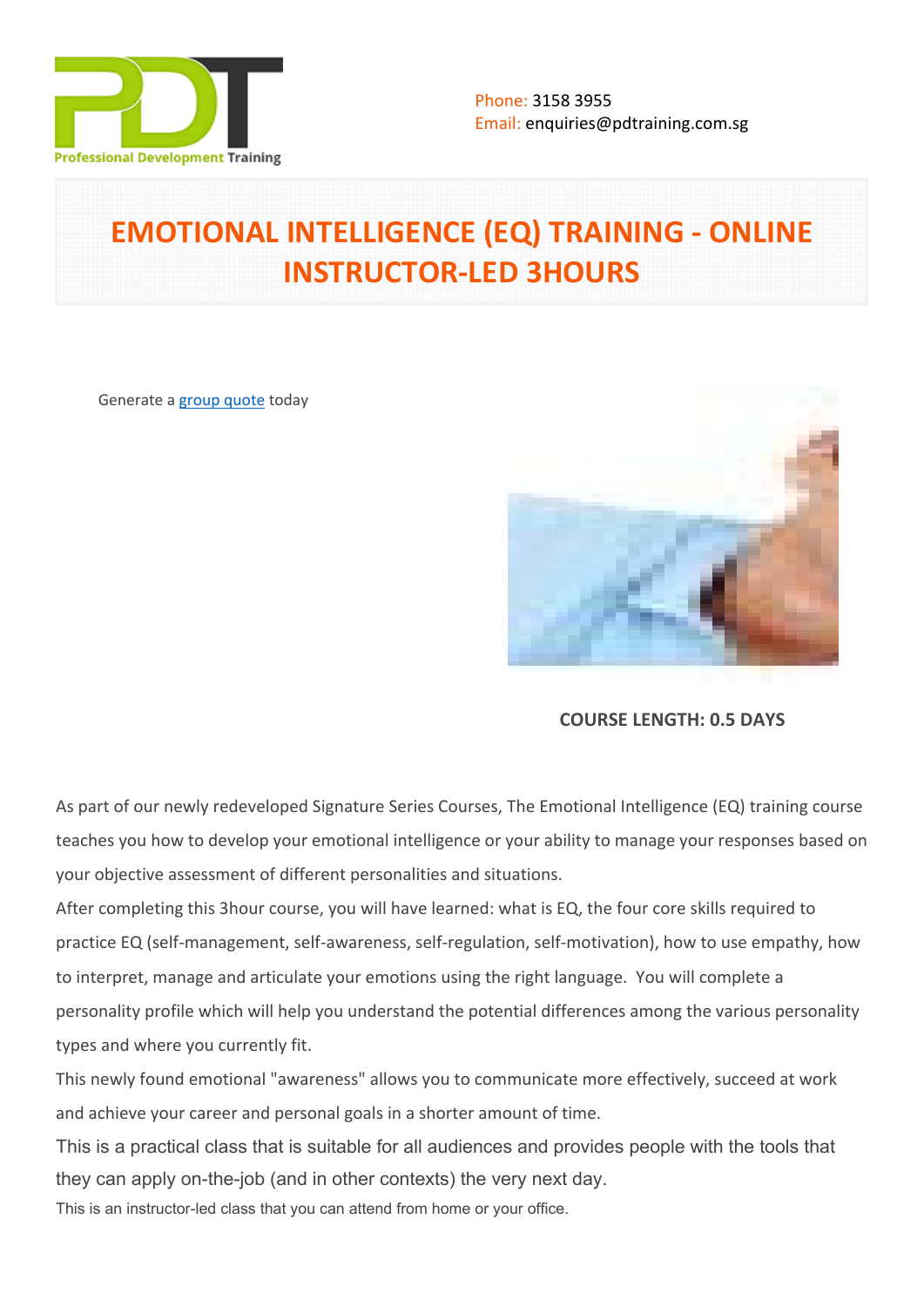The virtual classroom uses an advanced version of Zoom called 'Zoom for Webinars' that includes enhanced collaboration features such as One-click content sharing, real-time co-annotation (people can work together in activity files), and digital whiteboarding, and we use tools such as live polls, private group chats and participants can 'raise their hand' so you *virtually* have the same collaborative classroom based learning experience.

These courses are facilitated in English and are open to people from different industries across Australia, New Zealand, Singapore, Malaysia and Hong Kong - this is a short but powerful learning experience that gives you global collaboration opportunities.

\*\*Please note, these classes run to a very tight schedule, please follow the invitation and join the class 10-minutes prior to commencement so you are ready to participate and don't miss a minute!

**Be ready** - check your device is ready to go by using this [test link](https://zoom.us/test).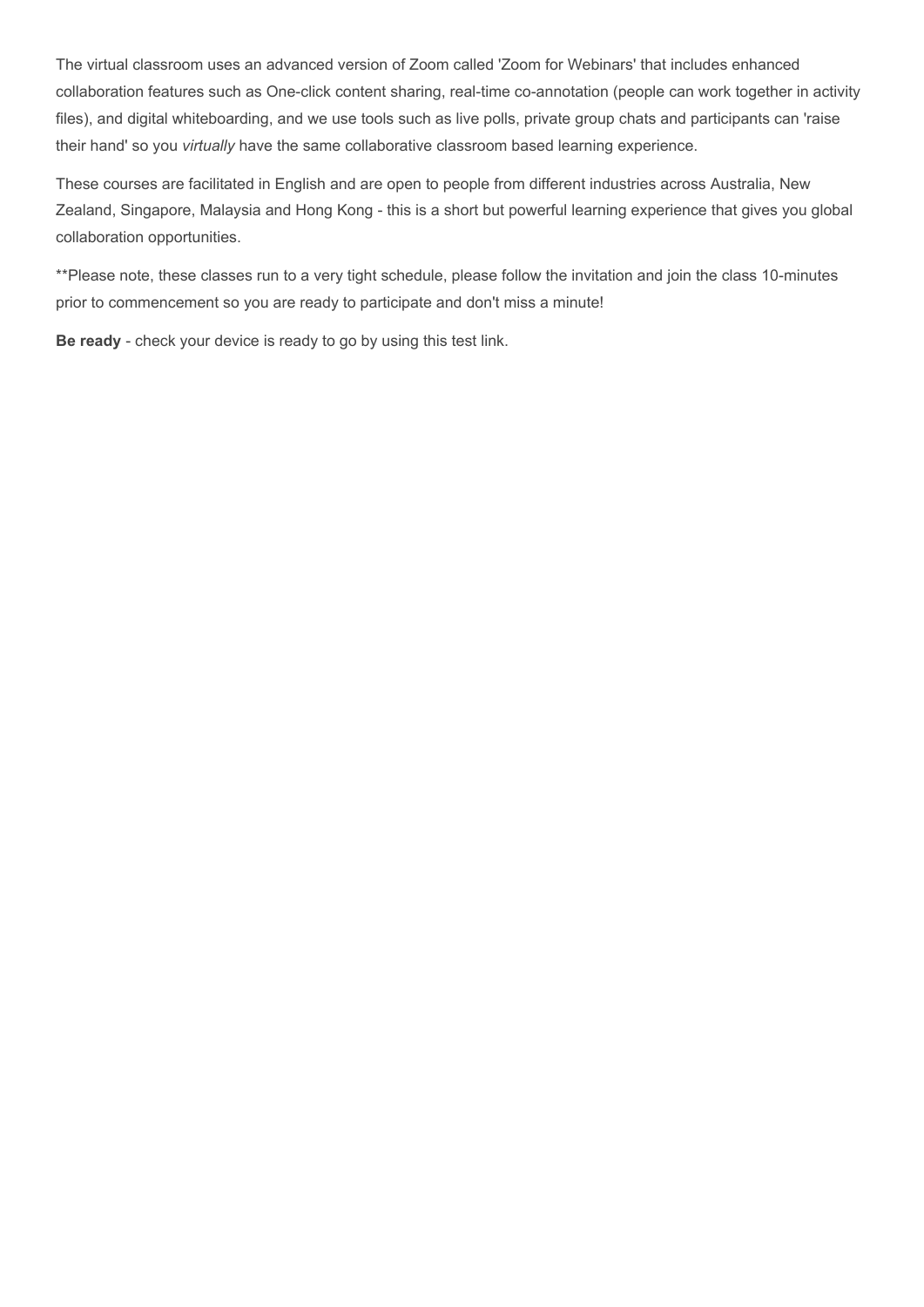## **FOREWORD**

# *Healthy Emotions + Clear Thinking + Appropriate Action = High EQ*

Emotional intelligence is a skill. And like any other skill, you can get better at it with training and practice. It allows you to read the personality style of individuals and adjust your communications accordingly without being controlled by your underlying emotions.

This one day training course is useful for anyone who leads or works with other people, no matter what size the organisation. This course will focus on the five core competencies of emotional intelligence: selfmanagement, self-awareness, self-regulation, self-motivation and empathy, and it also includes a review of your interpersonal skills.

You will learn to develop and implement these competencies to enhance your relationships in work and life by increasing your understanding of social and emotional behaviours, and learning how to adapt and manage your responses to particular situations. The PD Training Emotional Intelligence Course teaches you how to build stronger relationships, how to empathise with others, how to manage your stress levels, how to overcome challenging situations, how to diffuse personal conflicts and much more.

## **OUTCOMES**

## **After completing this course participants will have learned how to:**

- Know how to read emotions
- Understand your own level of emotional intelligence
- Use the Johari window to understand what you reveal to others about yourself and what others reveal to you
- Understand resilience and how to build it
- Understand social awareness and empathy and how to be more empathic and socially aware
- Understand how different cultures respond to and display emotions
- Know how to influence others positively
- Know how to have emotionally intelligent conversations
- Understand manipulation and emotional dishonesty and how to avoid it
- Understand how to lead with emotional intelligence